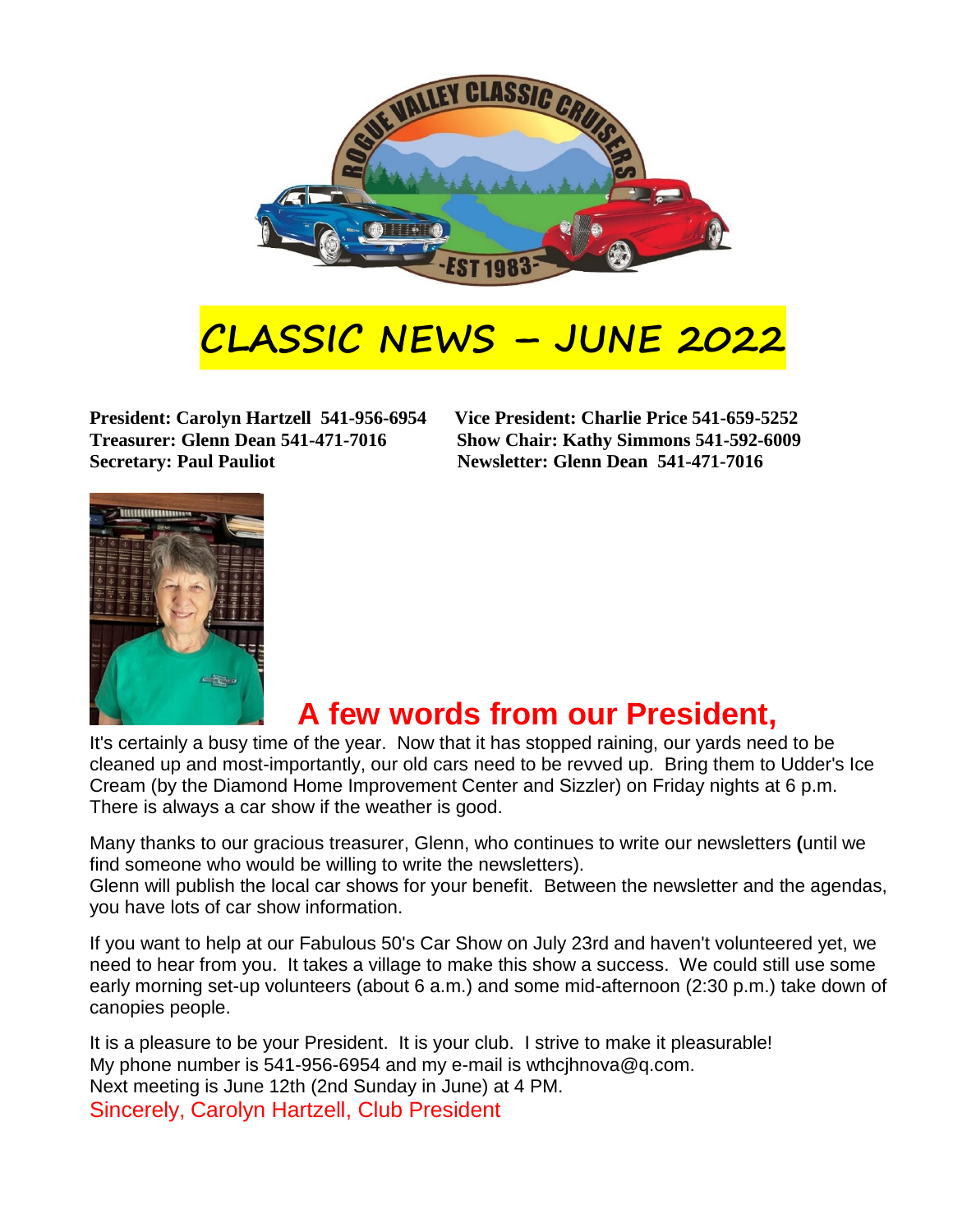## Mark your calendars for upcoming car club events

#### – **Upcoming Cruises**

#### **Udders Ice Cream every Friday night**

Cruise to Udders for ice cream and car chit/chat! Meet us there around 6 pm: 1893 NE 7<sup>th</sup> Street in the Diamond Home Improvement parking lot.

#### **Medford Cars and Coffee . . . every Saturday morning**

Join us to socialize and enjoy the cars: Location: Southern Oregon Orthopedics, behind the Starbucks at 2676 E. Barnett Road (across from Asante Hospital in Medford) 8 am to 9:30 am every Saturday. [medfordcarsncoffee.com](https://medfordcarsncoffee.com/)

#### **Cave Junction Senior Center on the first Saturday of every month**

Cruise Directors Carolyn and Connie invite you to meet at Albertson's Allen Creek Road location at 8:45 am on the first Saturday of every month. They'll be leaving the Albertson's parking lot at 9 am sharp to cruise to the Cave Junction Senior Center. The all-you-can-eat breakfast (only \$9) includes eggs, hash browns, pancakes, bacon, sausage, biscuits and gravy, coffee, and juice. May 7<sup>th</sup> is next date.

#### **Boatnik Parade in downtown Grants Pass – Saturday, May 28**

Our Club will have 25 Cars in the parade this year. Contact our Club President, Carolyn Hartzell, if you want to reserve a place for your car. You can also find a place along 6<sup>th</sup> Street for watching this annual event.

#### **Ice Cream Social for the Cruise Oregon participants, July 15**

Each year the Cruise Oregon group organizes a multi-day cruise around Oregon and they will be in Grants Pass on Friday, July 15<sup>th</sup>. RVCC will host the group at Wilderville Community Church at 7970 Redwood Hwy bypass in Wilderville.

| June 4                | Outlaws Annual Car Show - Held on G St & 4th<br>Info at 541 outlaw carclub. weebly.com/                                                                                                                                                                                                                   |
|-----------------------|-----------------------------------------------------------------------------------------------------------------------------------------------------------------------------------------------------------------------------------------------------------------------------------------------------------|
| June 11               | Merlin Community Baptist Church Car Show - 9 am to 2 pm.<br>Corner of Galice Rd. & Robertson Bridge Rd. No Registration!<br>Veteran's Suicide Awareness car show at 5 <sup>th</sup> & D St in G.P. 10 am – 2 pm<br>Bonaventure Retirement Facility Car Show in Medford 11 am<br>McAndrews & Spring Brook. |
| June 17-18            | Medford Cruise - Info at medfordcruise.org/events/                                                                                                                                                                                                                                                        |
| June 23-26<br>June 25 | Kruse of Klamath - Info at kruiseofklamath.org/.<br>Wings & Wheels Charity Car Show at Grants Pass Airport - 8 am to 2 pm                                                                                                                                                                                 |
| June 26               | Rogue River's Rooster Crow Car Show 7 am - 9 am - East Main St & Pine St<br>in downtown Rogue River-Contact Carol Weir at cweir@cityofrogueriver.org.                                                                                                                                                     |
| July 2                | Rogue Valley Manor in Medford Car Show 10 am - 1 pm<br>Plus a cruise at 1:30 pm - Info - Michael at 805-714-6738                                                                                                                                                                                          |
| July 16               | Lady Stangs Annual Car Show at the Hidden Valley<br><b>High School Soccer Field</b>                                                                                                                                                                                                                       |
| July 16 & 17          | So. Oregon Truck Show at Seven Feathers Resort & Casino (fee to all)                                                                                                                                                                                                                                      |
| July 22               | Fabulous 50s Pre-Show downtown on corner of 5 <sup>th</sup> & F Street.                                                                                                                                                                                                                                   |
| July 23               | RVCC Fabulous 50s Annual Charity Car Show at Riverside Park                                                                                                                                                                                                                                               |
| <b>August 20-21</b>   | Model Air & Car Show 9am-2pm at Agate State Park–White City                                                                                                                                                                                                                                               |

#### **– Upcoming car shows:**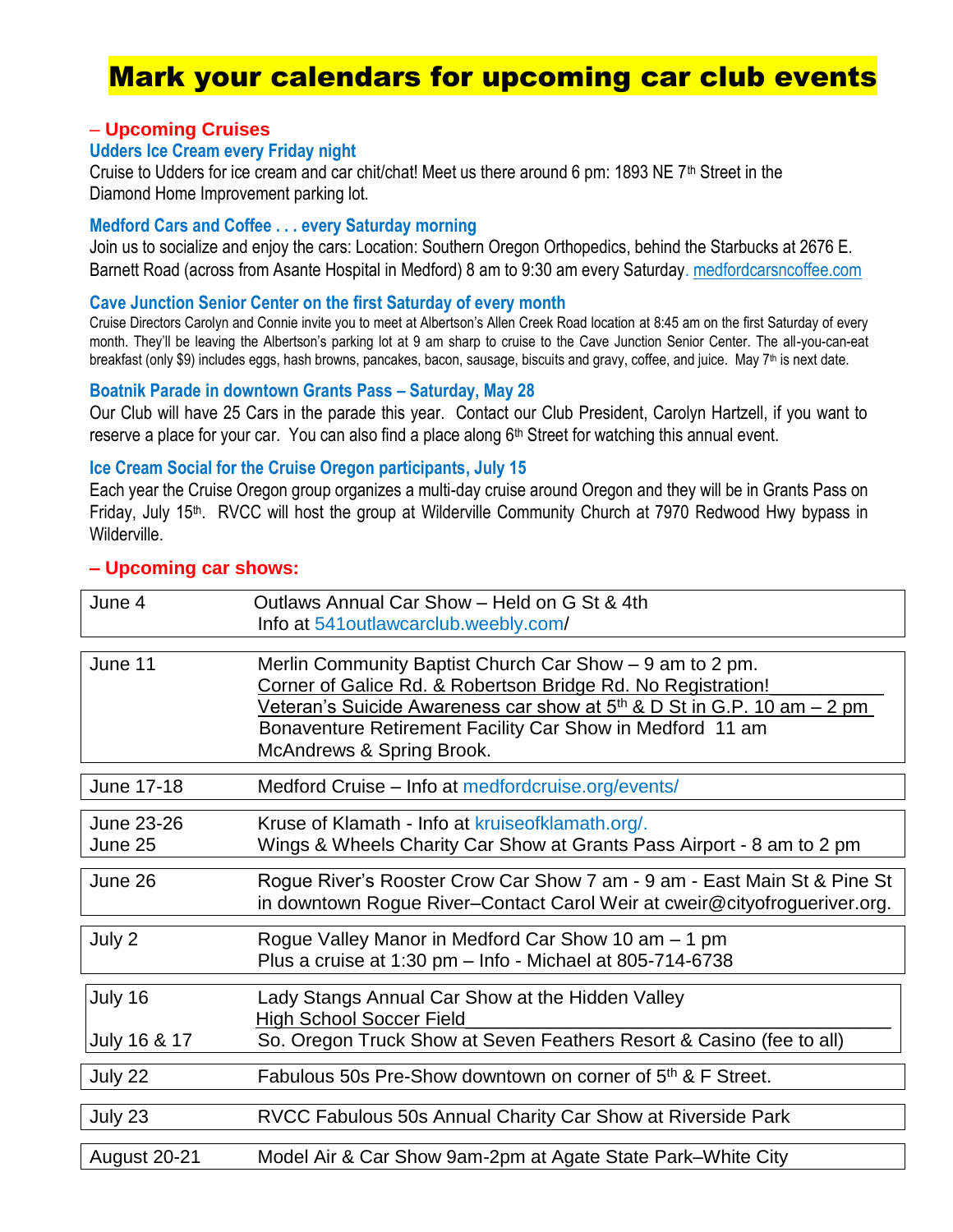## **Club Meeting Minutes, Sunday, May 15, 20**

The RVCC meeting was called to order at 4:03 by President Carolyn Hartzell.

**Vice President Report:** Charlie Price was not able to attend this meeting.

**Treasurer's Report:** Glenn Dean reported that the club is still solvent..

**Car show Report: Kathy Simmons-** Flyers are available today for those interested in registering. Give complete registration to Glenn Dean or mail to club PO Box 5241, GP 97527

Posters (100 copies) this year are 8-1/2 x 11 size and will be provided to merchants to display in their windows. If you know a merchant willing to put one up please provide them one.

HOST Parking (FREE for club members): Reminder-all club members who want to park in the HOST parking area are required to fill out and sign a registration form, write HOST at the top of the form and mail to the club PO Box 5241, GP 97527. You will receive a blue window placard in the mail to display on your dash. No placard, no entry in the park. Please remember, for HOST parking you are encouraged to help in the car show in some capacity.

Flyers will be distributed to local businesses and visitor centers for display.

Merchant sales ongoing- Special thanks to the sales team for a great job!! (John Dittemore, Jimmy Welch, Diane Graham, Jim Wells, Ron Cook, Brent Shannon, Judy Caltabiano, & Bob Simmons)

Special thanks to Carolyn who continues to organize volunteers from our charities to help on show day.

Any questions, call Kathy, 541-592-6009.

**Newsletter Report:** Glenn Dean reported he is still willing to fill in as Newsletter editor but sure would like someone to volunteer for the position.

**Cruise Director's Report:** Connie Gates reported the cruise to Jacksonville was a great success, 19 members made the cruise and had a wonderful time, good cruise, good food, good people. A great time for everyone. Please remember the 1st Saturday of each month is the cruise to Cave Junction, excellent breakfast. Meet at Albertsons parking lot at 8:45. Cruise in your classic or drive your daily driver.

**Boatnik Parade:** Saturday May 28th. 17 members have signed up to drive so far (we are allowed 25 members). More news on the 23rd. Let Carolyn know if you want to attend-541-956-6954.

**Old Business:** July 15; Ice cream social for Cruise Oregon participants will be held at the Wilderville Community Church at 7p.m. The address is 7970 Old Redwood Hwy down the street from the Wilderville Post office, store, and café. RSVP to Carolyn.

**New Business:** Team leader committees are still meeting to make sure the RVCC car show is a great success again. If you would like to volunteer to help during the Car Show or at some time prior to the actual event, please contact Carolyn Hartzell who can point you to the Team Leaders that need additional help. A motion was made to donate \$100 to the Rooster Crow car show, the motion was 2nd and a vote was requested. The motion was passed.

**Events:** See the previous section with the Car Cruises and Car Shows that are coming up.. .

**Other:** Jim Wells mentioned The Rogue Valley Humane Society is accepting car batteries as a donation Some Raffle items are in but more are needed. Bring your donated item/items to the next meeting please.

**50/50** was won by Linda Troxell.

**Next meeting:** Sunday, June 12, 4 p.m. at the Fruitdale Grange, everyone is welcome to participate in these lively, informative meetings.

John Dittemore motioned to adjourn the meeting & Kim Lusenhop 2nd the motion. The meeting was adjourned at 4:47 pm.

*Respectfully submitted: Paul Pouliot, Club Secretary*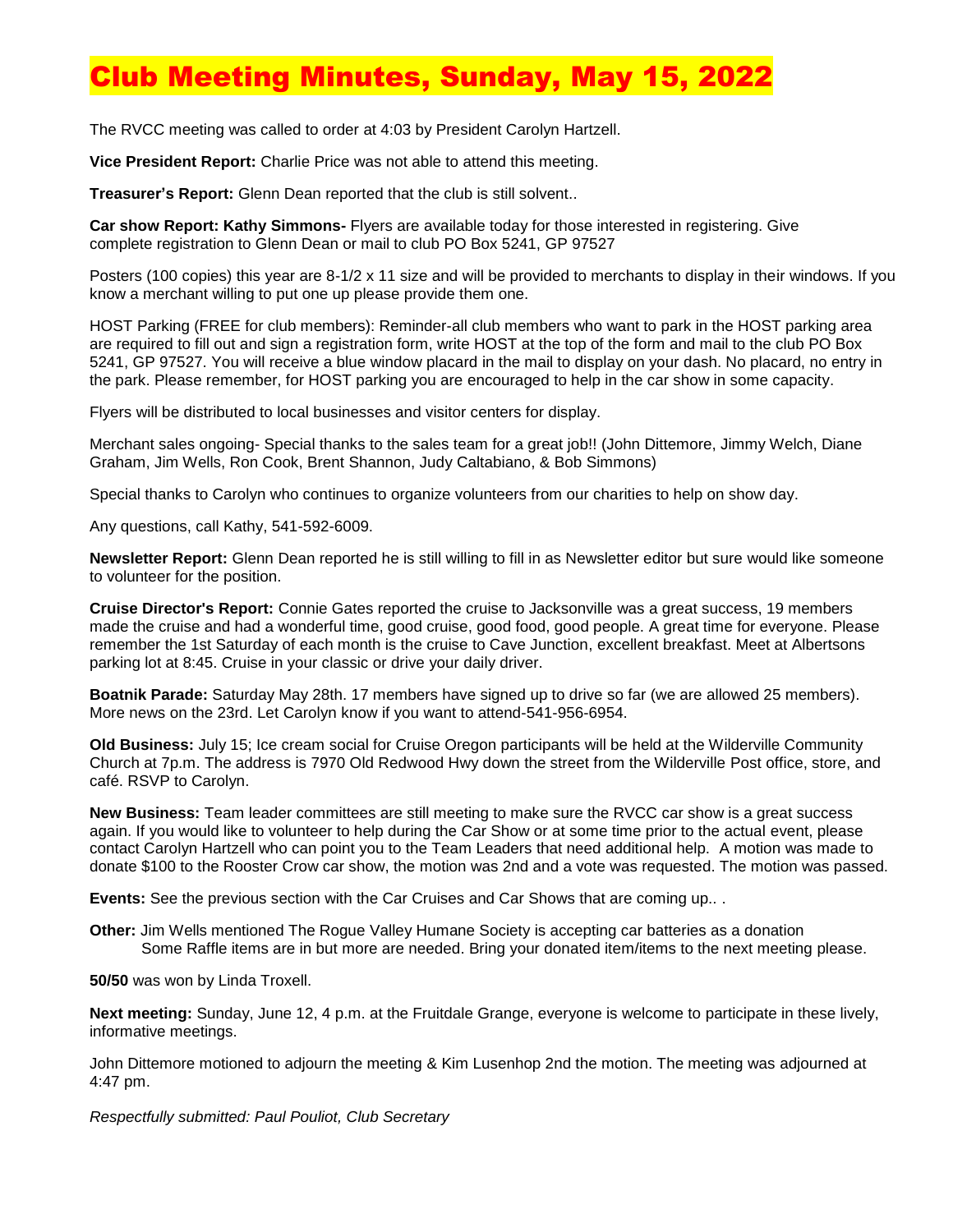## **CLUB MEMBERS BIRTHDAYS AND**

## **ANNIVERSARIES IN JUNE**

| <b>Birthdays</b>       |                  | <b>Anniversaries</b>                |                 |  |
|------------------------|------------------|-------------------------------------|-----------------|--|
| <b>Donna Bohall</b>    | 2nd              | <b>George &amp; Linda Troxcil</b>   | 2 <sub>nd</sub> |  |
| <b>Linda Troxcil</b>   | 2nd              | <b>John &amp; Maryjo Bucchino</b>   | 3rd             |  |
| <b>Donna Bohall</b>    | 3rd              | <b>Tom &amp; Donna Spencer</b>      | 12th            |  |
| <b>Kenneth Rollins</b> | 10 <sub>th</sub> | <b>Kenneth &amp; Linda Rollins</b>  | <b>14th</b>     |  |
| <b>Sharon Allen</b>    | 12 <sub>th</sub> | <b>Larry &amp; Sandra Carpenter</b> | <b>14th</b>     |  |
| <b>Steve Bates</b>     | 13 <sub>th</sub> | <b>Becky Stearns</b>                | <b>14th</b>     |  |
| <b>John Dittemore</b>  | 15 <sub>th</sub> | <b>John &amp; Pamela Bernardo</b>   | <b>17th</b>     |  |
| <b>Ed Premo</b>        | <b>16th</b>      | <b>Larry &amp; Debbie Weiner</b>    | <b>24th</b>     |  |
| <b>Pamela Bernardo</b> | 22nd             |                                     |                 |  |
| <b>Kevin Stephens</b>  | 24 <sub>th</sub> |                                     |                 |  |

## *RAFFLE CONTRIBUTION IDEA LIST*

**Marsha & Sandra will be leading the Raffle tables at the Fabulous 50s Car Show booth again this year. Here is a list of items which may be donated to help raise money.**

|                                                                  | Remote control cars (<-both big hits last year->) | <b>Car Care Products</b>      |  |  |
|------------------------------------------------------------------|---------------------------------------------------|-------------------------------|--|--|
| <b>Tool Sets</b>                                                 | <b>Chargeable tools</b>                           | <b>Car Memorabilia</b>        |  |  |
| <b>Car Books</b>                                                 | <b>Automotive Clock</b>                           | <b>Car Metal Garage Signs</b> |  |  |
| <b>High Powered Flash Lights</b>                                 | <b>Drones</b>                                     | <b>Garden Tools</b>           |  |  |
| Dog or Cat items                                                 | <b>Store Gift Cards</b>                           | <b>Restaurant Gift Cards</b>  |  |  |
| Poker Set (big hit last year)                                    |                                                   | Wine (Traditional size 750ml) |  |  |
| Small Kitchen Appliances (Marsha or Sandra can give you an idea) |                                                   |                               |  |  |

**All donations are tax deductible** 

**Bring your donations to the Club Meetings or call Marsha or Sandra to arrange for a transfer of the item(s) you wish to donate.**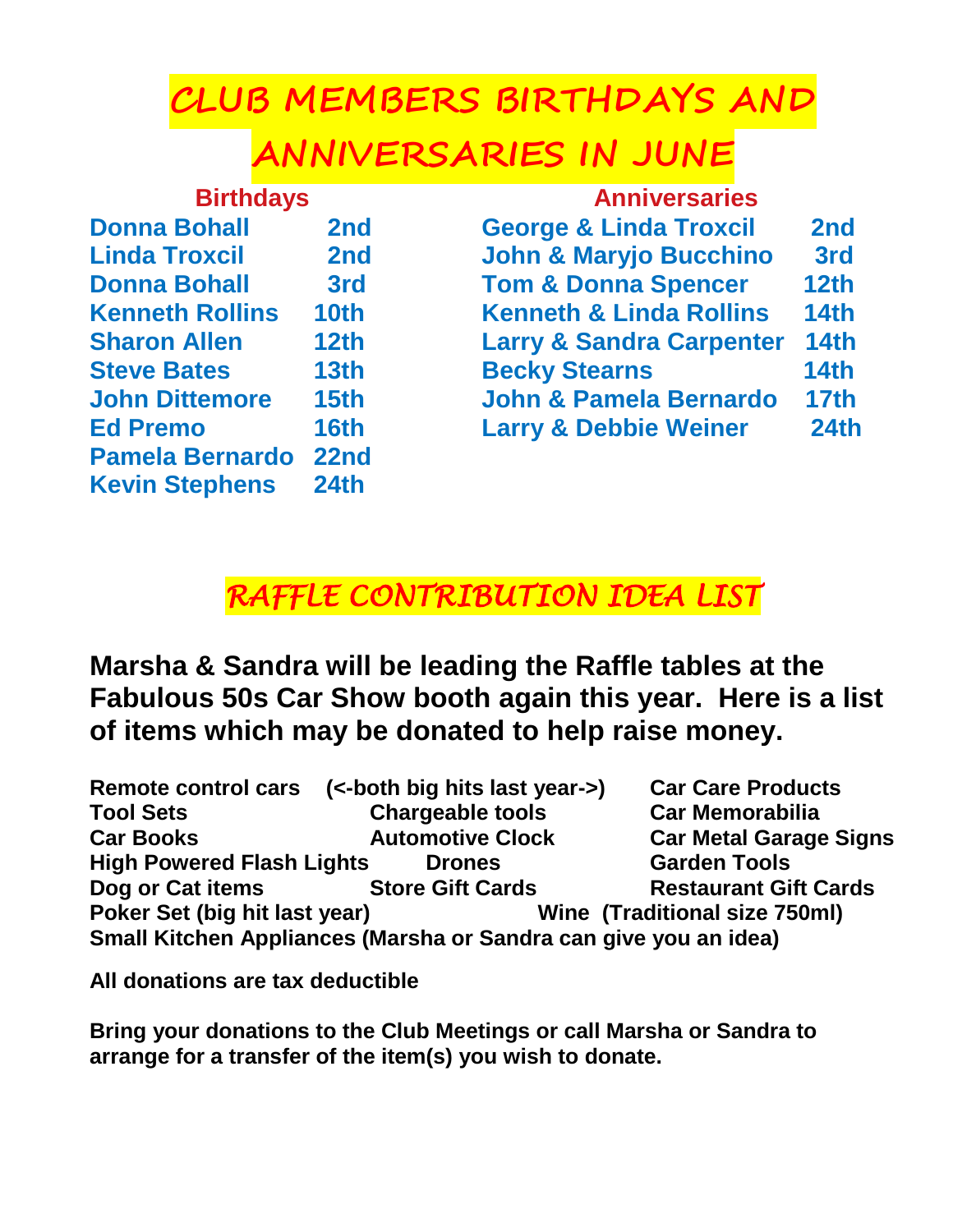# *Back to the Fifties Events*

| Tuesday July 19   | 50's CONCERT                                                                                                                |  |
|-------------------|-----------------------------------------------------------------------------------------------------------------------------|--|
| Wednesday July 20 | <b>SOCK HOP</b>                                                                                                             |  |
| Thursday July 21  | POKER RUN                                                                                                                   |  |
| Friday July 22    | <b>FABULOUS 50'S CLASSIC</b><br><b>CAR PRE-SHOW</b><br>PIE & ICE CREAM SOCIAL<br>PARKWAY SHOW & SHINE<br>DRIVE IN MOVIE     |  |
| Saturday July 23  | <b>FABULOUS 50's CHARITY</b><br>CAR SHOW<br><b>CLASSIC COMMUNITY</b><br><b>CRUISIN'</b><br>TAILGATE PARTY<br>DRIVE IN MOVIE |  |
| Sunday July 24    | CAR SWAP MEET                                                                                                               |  |